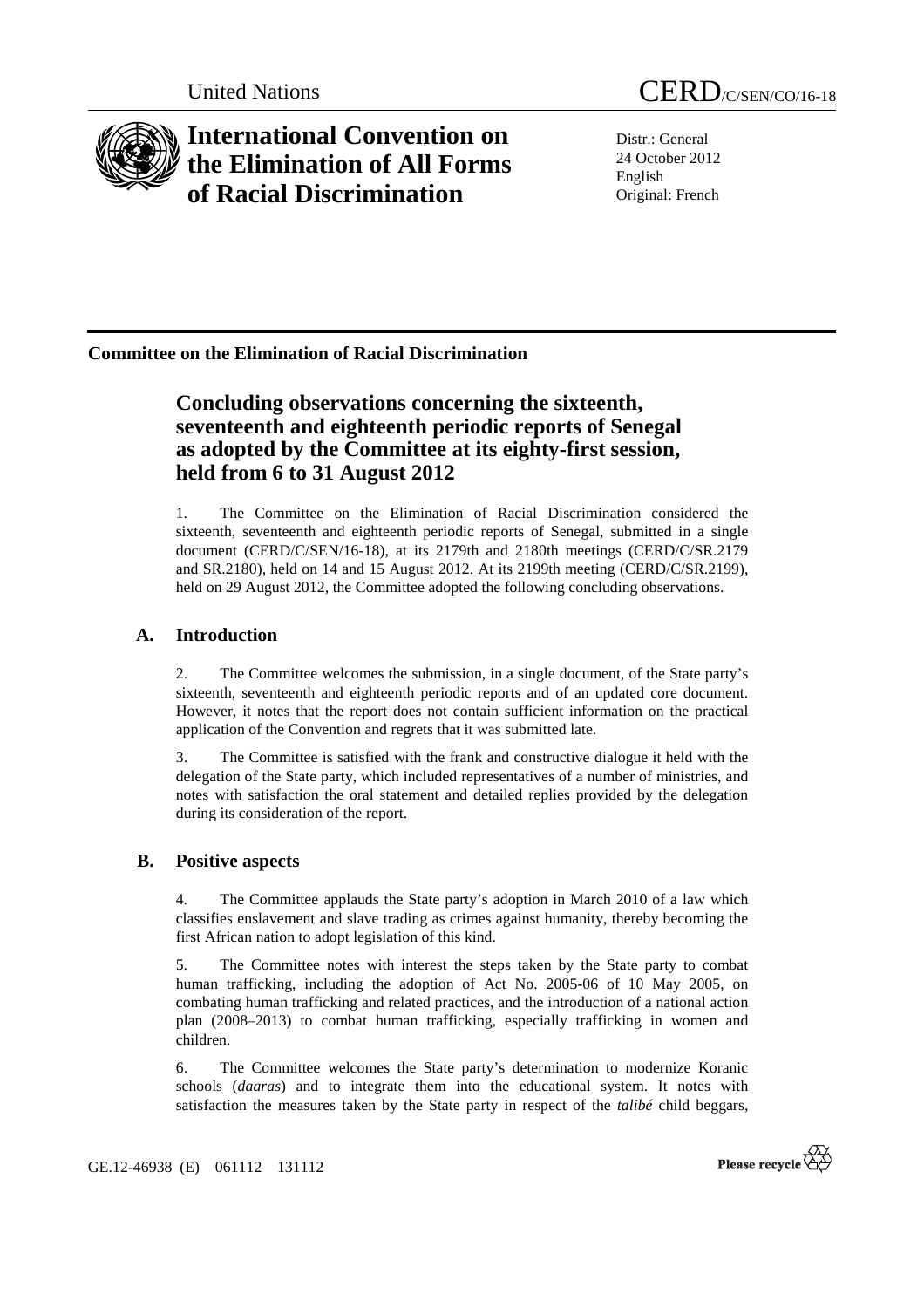including the adoption of a strategic plan (2008–2013) to educate and protect child beggars and children who do not attend school, and the establishment in February 2007 of the Partnership for the Rescue and Rehabilitation of Street Children (PARRER), which brings together Senegalese Government officials, NGOs, private-sector entities, development partners, religious organizations, civil society and the media.

7. The Committee welcomes the adoption of a national strategy for the development of statistics (2008–2013) in Senegal.

8. The Committee welcomes the encouraging results of various measures taken by the State party to eradicate female genital mutilation.

9. The Committee notes with interest that, since its consideration of the State party's eleventh to fifteenth periodic reports, the State party has ratified the following international instruments, among others:

(a) The Convention on the Rights of Persons with Disabilities (September 2010);

 (b) The International Convention for the Protection of All Persons from Enforced Disappearance (December 2008);

 (c) The Optional Protocol to the Convention against Torture and Other Cruel, Inhuman or Degrading Treatment or Punishment (October 2006);

 (d) The Optional Protocol to the Convention on the Rights of the Child on the involvement of children in armed conflict (March 2004);

 (e) The Optional Protocol to the Convention on the Rights of the Child on the sale of children, child prostitution and child pornography (November 2003);

The United Nations Convention against Transnational Organized Crime, its Protocol to Prevent, Suppress and Punish Trafficking in Persons, Especially Women and Children, and its Protocol against the Smuggling of Migrants by Land, Sea and Air (October 2003).

## **C. Concerns and recommendations**

## **Demographic composition of the population**

10. The Committee regrets that the State party's periodic report does not contain comprehensive statistical data on the ethnic composition of the population living in its territory and that it does not include socioeconomic indicators disaggregated by ethnic or national origin as recommended by the Committee in its previous concluding observations (A/57/18, para. 441).

**In accordance with paragraphs 10 to 12 of its revised treaty-specific reporting guidelines (CERD/C/2007/1), the Committee recommends that the State party collect and publish reliable and comprehensive statistical data on the ethnic composition of its population, including immigrants, as well as socioeconomic indicators disaggregated by ethnic origin. Such data and indicators should draw on national surveys or censuses that are based on self-identification and that take account of ethnic and racial dimensions so that the State party can devise policies and take appropriate measures. This will also enable the Committee to better evaluate how the rights enshrined in the Convention are exercised in Senegal. The Committee requests the State party to provide these disaggregated data in its next report.**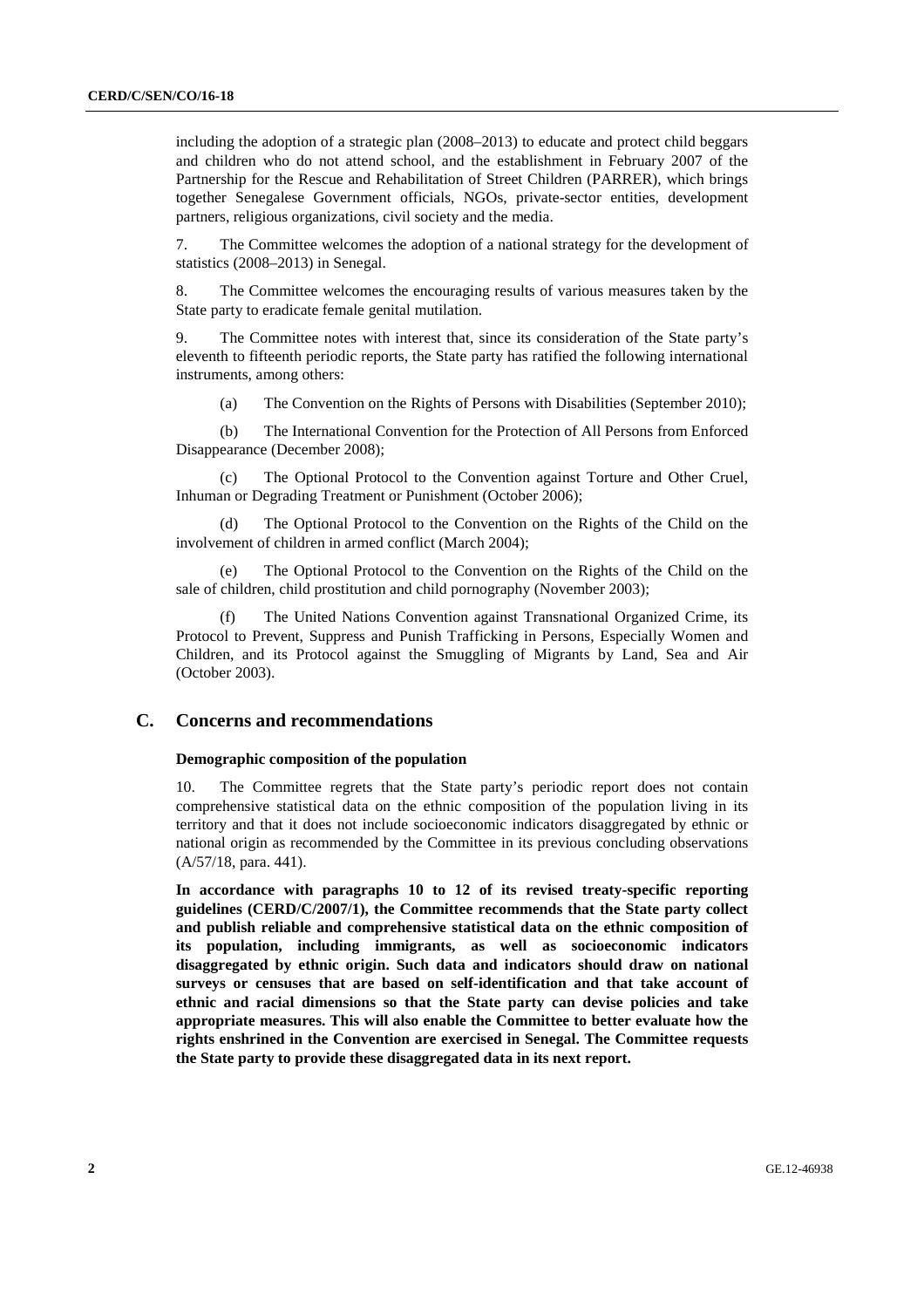#### **Legal actions relating to acts of racial discrimination**

11. The Committee takes note of the various options open to people who wish to file a complaint regarding acts of racial discrimination and observes with interest the State party's emphasis on fostering tolerance and a culture of social harmony among the different sectors of society, as well as the cathartic role of the tradition of "friendly banter". The Committee regrets, however, that the State party considers the absence of complaints and court decisions on the matter as proof that there is no racial discrimination in Senegal (art. 6).

**Recalling its general recommendation No. 31 (2005) on the prevention of racial discrimination in the administration and functioning of the criminal justice system, the Committee reminds the State party that the absence of complaints or legal actions by victims of racial discrimination may reveal, in particular, a lack of relevant legislation, insufficient awareness of existing legal remedies or a reluctance on the part of the authorities to prosecute those who commit such acts. The Committee requests the State party to ensure that its legislation contains appropriate provisions and that people know their rights and are aware of all the legal remedies available to them in cases of racial discrimination.** 

#### **Direct or indirect discrimination**

12. The Committee notes that the State party's position on the 30-year conflict in Casamance, where the Diola are the largest population group, is to stress the region's underdevelopment while denying that there is any ethnic dimension to the conflict. The Committee notes with interest the new Government's pledge to make the restoration of a lasting peace in Casamance a national priority, and it welcomes the measures that the State party plans to put in place in order to build up the infrastructure and open up the region. The Committee nevertheless expresses deep concern that tensions have resurfaced between the Mouvement des Forces Démocratiques de Casamance and the Senegalese Army since November 2011 and have been accompanied by acts of violence that mainly affect the civilian population (arts. 5 and 6).

**The Committee recommends that the State party pursue the dialogue with the Mouvement des Forces Démocratiques de Casamance with a view to the restoration of a lasting peace in the region. It also recommends that the State party adopt a programme of reparations and, if possible, compensation for civilian victims of the conflict in Casamance so as to create a climate of trust that will make possible a peaceful and lasting solution to the conflict. The Committee also invites the State party to implement the planned measures for boosting economic development and opening up Casamance as soon as possible and to ensure the active participation of the people who will benefit from this by consulting them and involving them in decisions that affect their rights and interests.** 

### **Discrimination based on descent**

13. The Committee reiterates the concerns it expressed in 2002 (A/57/18, para. 445) regarding the persistence in Senegal of a caste system that involves the stigmatization and ostracism of certain groups and the violation of their rights (art. 5).

**Recalling its general recommendation No. 29 (2002) on article 1, paragraph 1, of the Convention (Descent), the Committee recommends that the State party should:** 

 **(a) Take specific steps to combat and eliminate all traces of the caste system by, inter alia, adopting special legislation to ban discrimination based on descent;**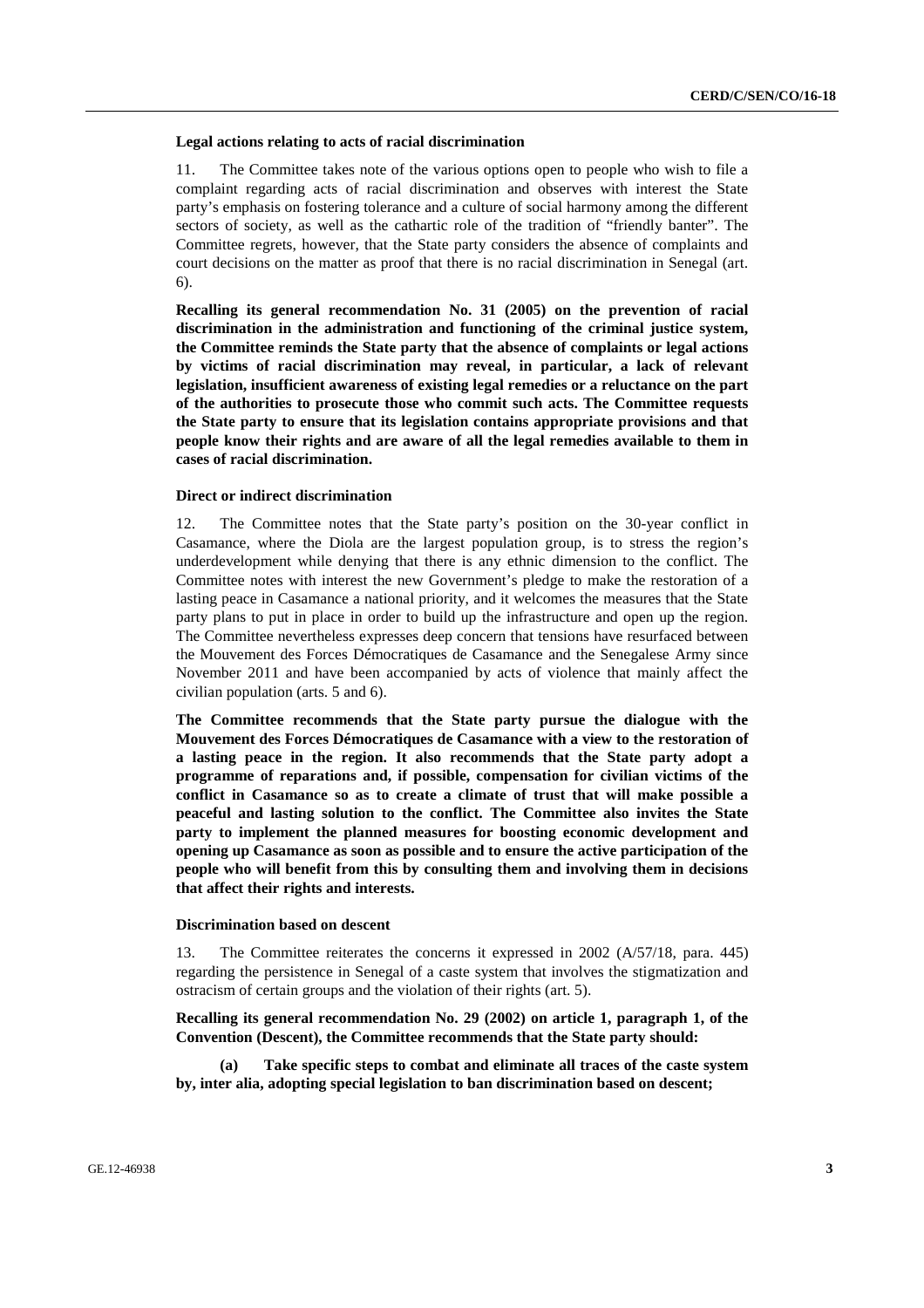**(b) Take steps to raise awareness and educate the public about the harmful effects of the caste system and the situation of victims;** 

 **(c) Provide the Committee with further detailed information on the phenomenon and its scale.** 

#### *Talibé* **child beggars**

14. The Committee notes with interest the importance attached to the problem of economic exploitation of *talibé* children and the numerous steps that the State party has taken to improve their education and increase the protection afforded to them. The Committee notes with concern, however, the persistence and scale of the problem surrounding the *talibé*s, most of whom come from neighbouring countries. The Committee is concerned at the fact that many of these children are victims of trafficking, are exploited as beggars, are subjected to physical and psychological abuse, and live in appallingly unhealthy conditions involving serious deprivation. The Committee also regrets that the inconsistency between article 3 of Act No. 2005-02, prohibiting begging, and article 245 of the Criminal Code, which permits begging "on the days, in the places and in the circumstances confirmed by religious traditions", persists despite the recommendations of the Special Rapporteur on the sale of children, child prostitution and child pornography (A/HRC/16/57/Add.3, para. 31) (art. 5).

**The Committee recommends that the State party speed up the** *daara* **modernization programme and introduce without delay the standard curriculum for Koranic schools launched in 2011. The State party should also set up a complaints mechanism accessible to children, tighten up its inspections of religious schools and impose more severe punishments on marabouts engaging in economic exploitation of** *talibé***s. The Committee further recommends that the State party continue to strengthen the measures in place to combat child trafficking and that it speed up its implementation of measures for the rescue and rehabilitation of street children.** 

#### **Refugees**

15. The Committee notes with satisfaction that draft amendments to the Act on the Status of Refugees were put before the National Assembly in early 2012 but is concerned that the State party's legislation on asylum is not fully in line with international refugee law (arts. 5 and 6).

## **The Committee recommends that the State party should speedily adopt the draft amendments to the Act on the Status of Refugees, fully implement the provisions of the Act without delay and properly monitor that implementation.**

16. The Committee welcomes the implementation of the voluntary repatriation programme for Mauritanian refugees, under which some 24,500 have returned between 2007 and 2012. The Committee also notes with satisfaction the situation regarding the integration of some 20,000 Mauritanian refugees living in Senegal and the State party's intention to issue identity papers to all refugees recognized as such. It further notes the State party's ratification, in 2005, of the 1954 Convention relating to the Status of Stateless Persons and the 1961 Convention on the Reduction of Statelessness. The State party nevertheless regrets that numerous refugees are still awaiting their identity papers and therefore remain in a vulnerable situation, as they are excluded from some benefits and do not enjoy full freedom of movement or access to education for their children (art. 5).

**The Committee draws the State party's attention to its general comment No. 30 (2004) on discrimination against non-citizens and encourages it to facilitate the integration of all refugees living in Senegal and issue them with identity papers as soon as possible so that they can fully enjoy their rights.**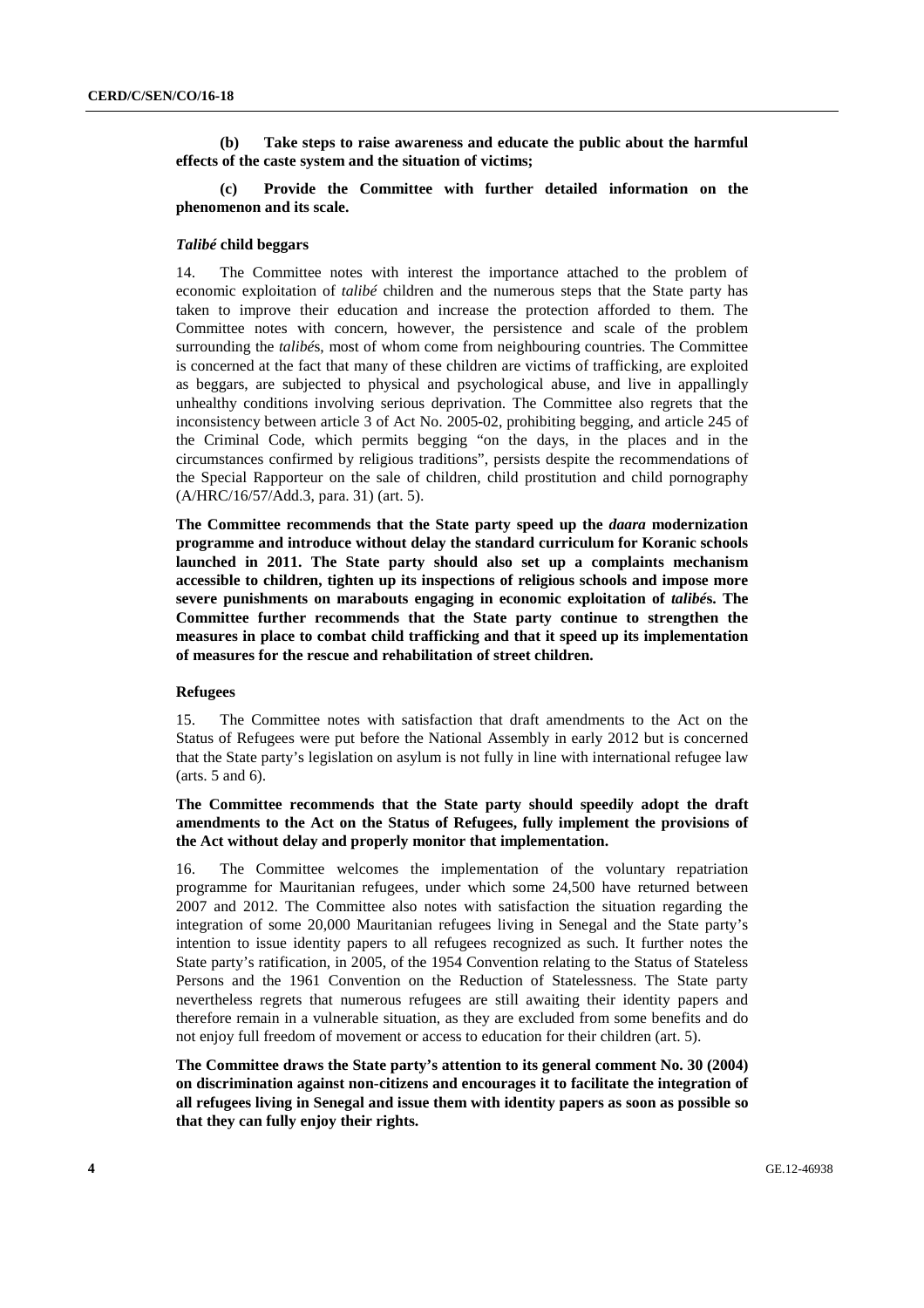#### **Asylum seekers**

17. The Committee is disturbed at the slow rate at which the National Commission on Eligibility for Refugee Status deals with asylum applications (a year on average) and the negative effect of this on asylum seekers' enjoyment of economic and social rights. The Committee also regrets that the 2012 bill on the status of refugees does not give asylum seekers the right to education, work or medical care (art. 5 (e)).

## **The Committee requests the State party to take all necessary steps to enable asylum seekers to fully enjoy their economic and social rights.**

#### **Migrants**

18. The Committee echoes the concerns of the Committee on the Protection of the Rights of All Migrant Workers and Members of Their Families regarding the fact that migrant workers in an irregular situation are placed in detention with persons either accused or convicted of crimes (CMW/C/SEN/CO/1, para. 15). It also echoes the concerns of the Working Group on Arbitrary Detention regarding the excessively long periods of administrative detention served by foreigners awaiting deportation due to administrative delays or logistical problems (A/HRC/13/30/Add.3, para. 68) (arts. 5 and 6).

**The Committee recommends that the State party not hold migrants in premises intended for pretrial detention or for the deprivation of liberty and that it ensure that migrants deprived of their liberty are held for as short a time as possible.** 

#### **Non-citizens**

19. While the Committee welcomes the information provided by the delegation on the draft amendments to the Nationality Code, it is disturbed to note that the law currently does not allow Senegalese women married to foreigners to pass their nationality on to their children or their husbands in the same way that Senegalese men may (arts. 2 and 5).

**The Committee recalls its general comments No. 25 (2000) on gender-related dimensions of racial discrimination and No. 30 (2004) on discrimination against noncitizens, and it recommends that the State party speed up its revision of the Nationality Code so as to ensure that Senegalese women married to foreigners may pass their nationality on to their children or their husbands in the same way that Senegalese men may.** 

#### **National human rights institution**

20. The Committee notes with concern that the Senegalese Human Rights Committee may be downgraded from "A" status to "B" status in November 2012 if it fails to provide written evidence that it is in full compliance with the Paris Principles (General Assembly resolution 48/134). The Committee notes, in particular, the concerns of the Subcommittee on Accreditation regarding the funding levels of the Senegalese Human Rights Committee, the procedures for nominating and appointing members, the appointment of members on a part-time basis and the Committee's ability to choose its own members.

**The Committee recommends that the State party take all necessary steps to bring the Senegalese Human Rights Committee into full compliance with the Paris Principles in order to safeguard its independence of action. It further invites the State party to make good on its intention to double the budget of the Senegalese Human Rights Committee, as announced during the interactive dialogue, to ensure that the Senegalese Human Rights Committee has adequate human and financial resources, and to inform the International Coordinating Committee of National Institutions for**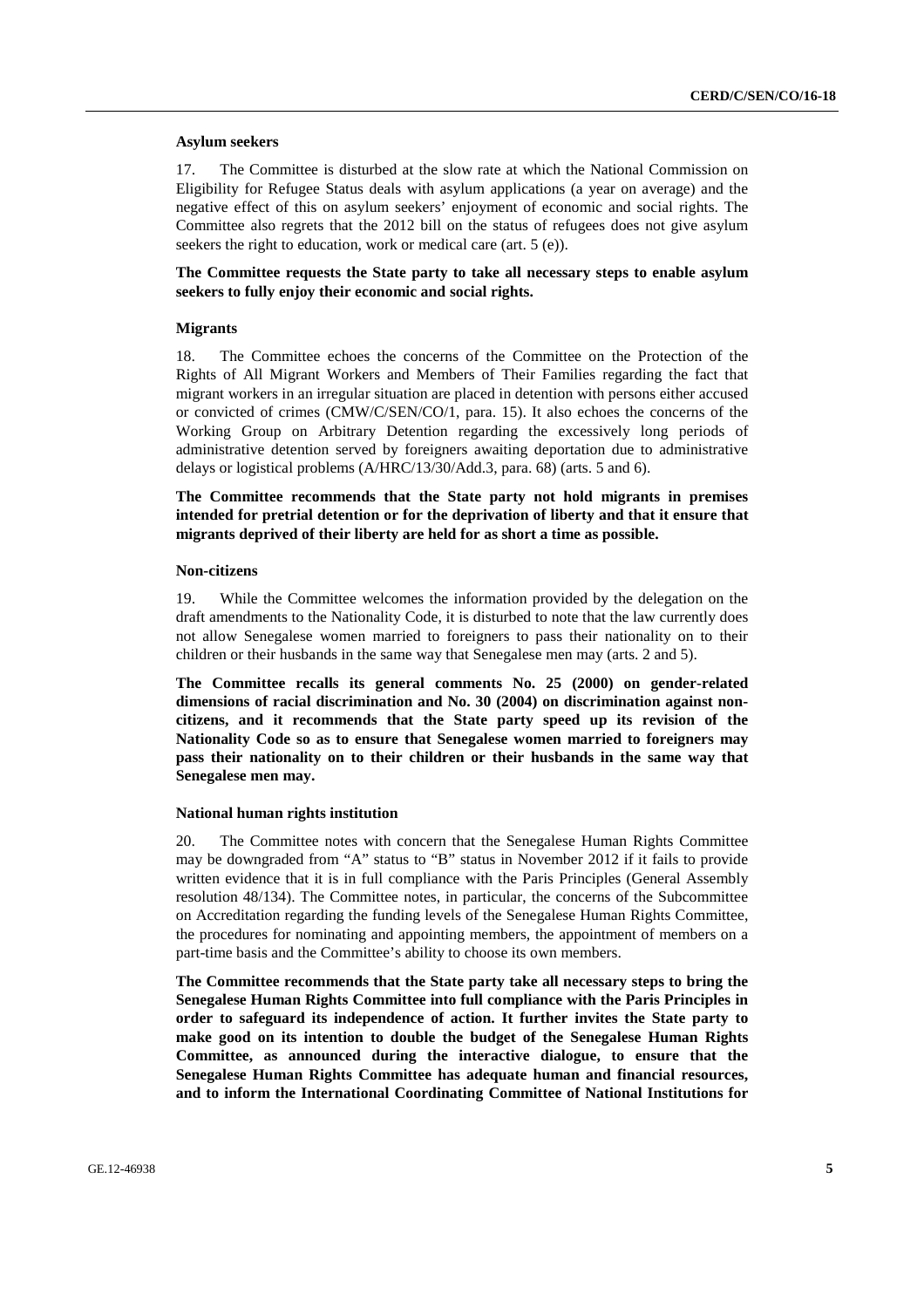**the Promotion and Protection of Human Rights (ICC) of the measures taken in order to prevent the Senegalese Human Rights Committee from losing its "A" status.** 

## **D. Other recommendations**

### **Follow-up to the Durban Declaration and Programme of Action**

21. The Committee notes with appreciation the State party's leading role in the Durban processes. In light of its general recommendation No. 33 (2009) on follow-up to the Durban Review Conference, the Committee recommends that the State party give effect to the Durban Declaration and Programme of Action, adopted in September 2001 by the World Conference against Racism, Racial Discrimination, Xenophobia and Related Intolerance, taking into account the outcome document of the Durban Review Conference, held in Geneva in April 2009, when implementing the Convention in its domestic legal system. The Committee requests that the State party include in its next periodic report specific information on action plans and other measures taken to implement the Durban Declaration and Programme of Action at the national level.

## **Dialogue with civil society**

22. The Committee recommends that the State party continue consulting and expanding its dialogue with civil society organizations working in the area of human rights protection, in particular those combating racial discrimination, when preparing its next periodic report.

### **Amendments to article 8 of the Convention**

23. The Committee recommends that the State party ratify the amendments to article 8, paragraph 6, of the Convention that were adopted on 15 January 1992 at the Fourteenth Meeting of States Parties to the Convention and endorsed by the General Assembly in its resolution 47/111. In this connection, the Committee cites General Assembly resolutions 61/148, 63/243 and 65/200, in which the Assembly strongly urged States parties to accelerate their domestic ratification procedures with regard to the amendment to the Convention concerning the financing of the Committee and to notify the Secretary-General expeditiously in writing of their agreement to the amendment.

## **Dissemination**

24. The Committee recommends that the State party's reports be made readily available to the general public as soon as they are submitted and that the Committee's concluding observations with respect to these reports be similarly publicized in the official and other commonly used languages.

## **Follow-up to concluding observations**

25. In accordance with article 9, paragraph 1, of the Convention and rule 65 of its amended rules of procedure, the Committee requests the State party to provide information, within one year of the adoption of these concluding observations, on its follow-up to the recommendations contained in paragraphs 14, 18 and 20 above.

### **Paragraphs of particular importance**

26. The Committee also wishes to draw the attention of the State party to the particular importance of the recommendations contained in paragraphs 11, 12, 13 and 17 and requests the State party to provide detailed information in its next periodic report on the specific measures taken to implement them.